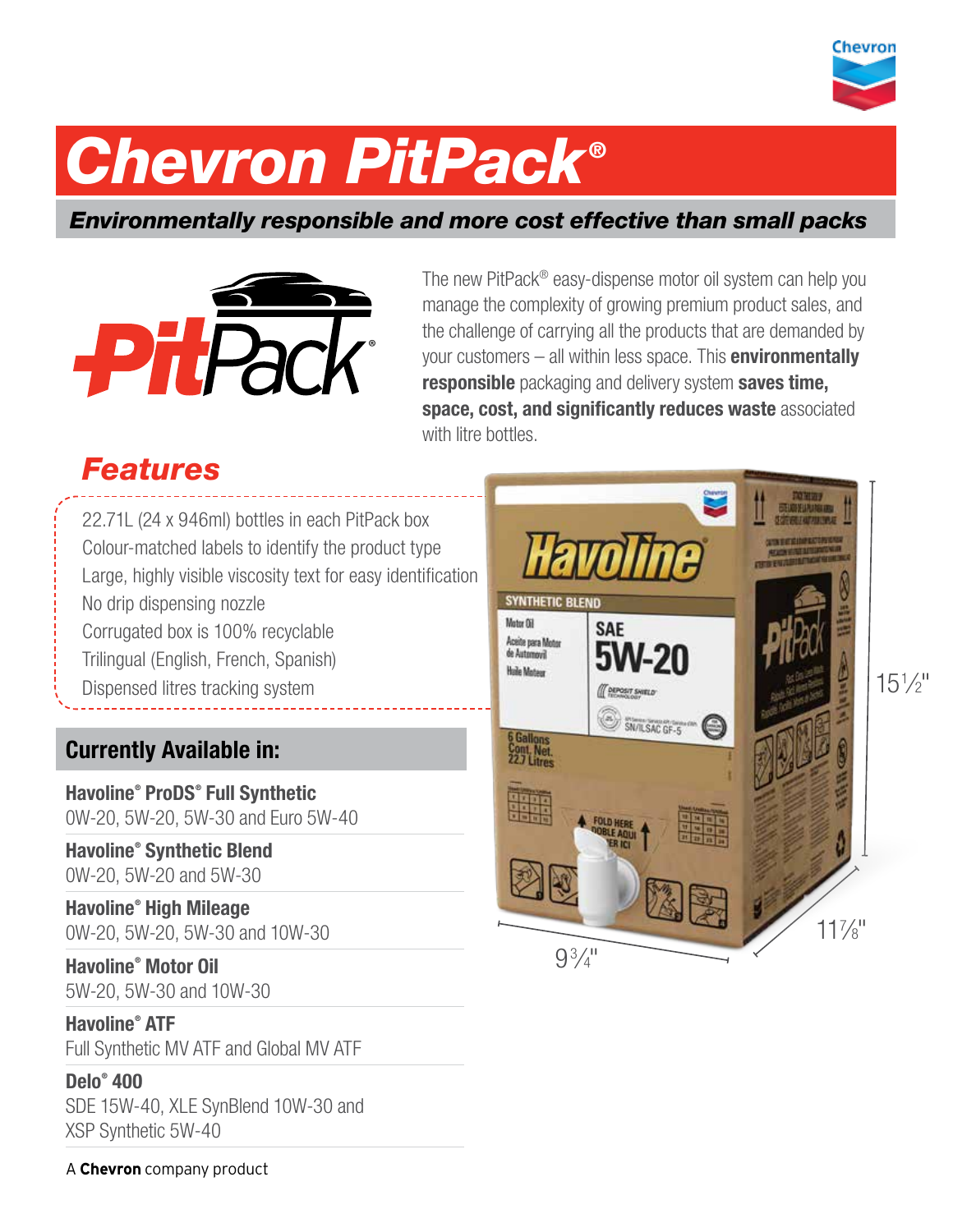### *PitPack® rack is the space efficient storage, display, and dispensing system that allows you to carry the products your customers demand.*

### Benefits to Your Customers

- Improves inventory turn.
- Helps improve cash flow.
- Allows you to carry more premium products in approximately half the space of the equivalent volume of litre cases.
- Uses 89% less plastic compared to 24x946ml bottles.
- Provides a bulk alternative for premium products where adding another tank or drum is not a viable option.
- Leaves less residual oil in the bag than the equivalent volume of 24 individual bottles.
- Removable drip trays on each bottle shelf provide easy clean up.
- Solid engineering to ensure safety and durability.

### PitPack Rack Kit Components 4x4 Rack

- 1 Header card
- 2 Dispensing shelves that hold 4 boxes each
- 2 Shelves that hold 4 dispensing bottles each
- 4 Plastic drip trays
- 8 6 litre plastic dispensing jugs
- 1 Dispensing jug decal set
- 1 Assembly instructions sheet
- 1 How to Open The Box instructions sheet



80"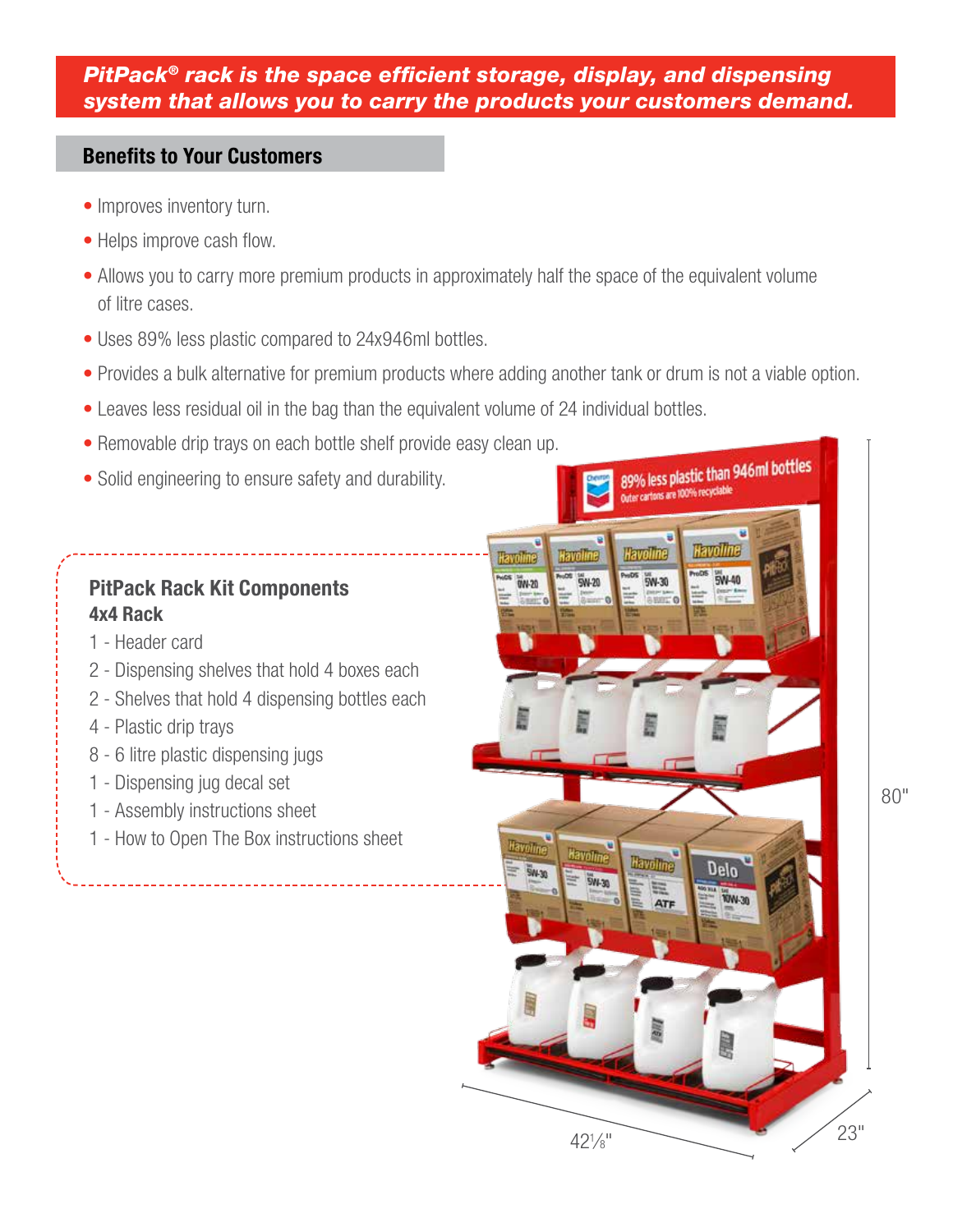## PitPack Rack Kit Components 2x2 Rack

- 1 Header card
- 2 Dispensing shelves that hold 2 boxes each
- 2 Shelves that hold 2 dispensing bottles each
- 2 Plastic drip trays
- 4 6 litre plastic dispensing jugs
- 1 Dispensing jug decal set
- 1 Assembly instructions sheet
- 

## **Specifications**

| <b>Pallet Size</b>      | 48" x 40"          |
|-------------------------|--------------------|
| Pattern                 | Spiral             |
| Cases/Layer             | 10                 |
| Layers/Pallet           | 4                  |
| Cases/Pallet            | 40                 |
| Litres/Pallet           | 908L (240 Gallons) |
| Case Cube               | 1.04 cu.ft.        |
| <b>Pallet Cube</b>      | 58.89 cu.ft.       |
| Case Length (OD)        | 11.875"            |
| Load Length             | 48"                |
| Case Width (OD)         | 9.750"             |
| <b>Load Width</b>       | 40"                |
| Case Height (OD)        | 15.500"            |
| Load Height             | 53"                |
| Case Weight             | 21 kg (47 lbs)     |
| Load Weight (incl. Pal) | 875 kg (1,930 lbs) |
| <b>Stretch Wrap</b>     | Yes                |
| Double Pallet Stacking  | No                 |
| <b>Mixed Pallets</b>    | Yes, up to 4 SKUs  |
| Layer Adhesive          | No                 |
|                         |                    |





**Dispensing Jug Decal Set**  $-6$  decal sheets per kit